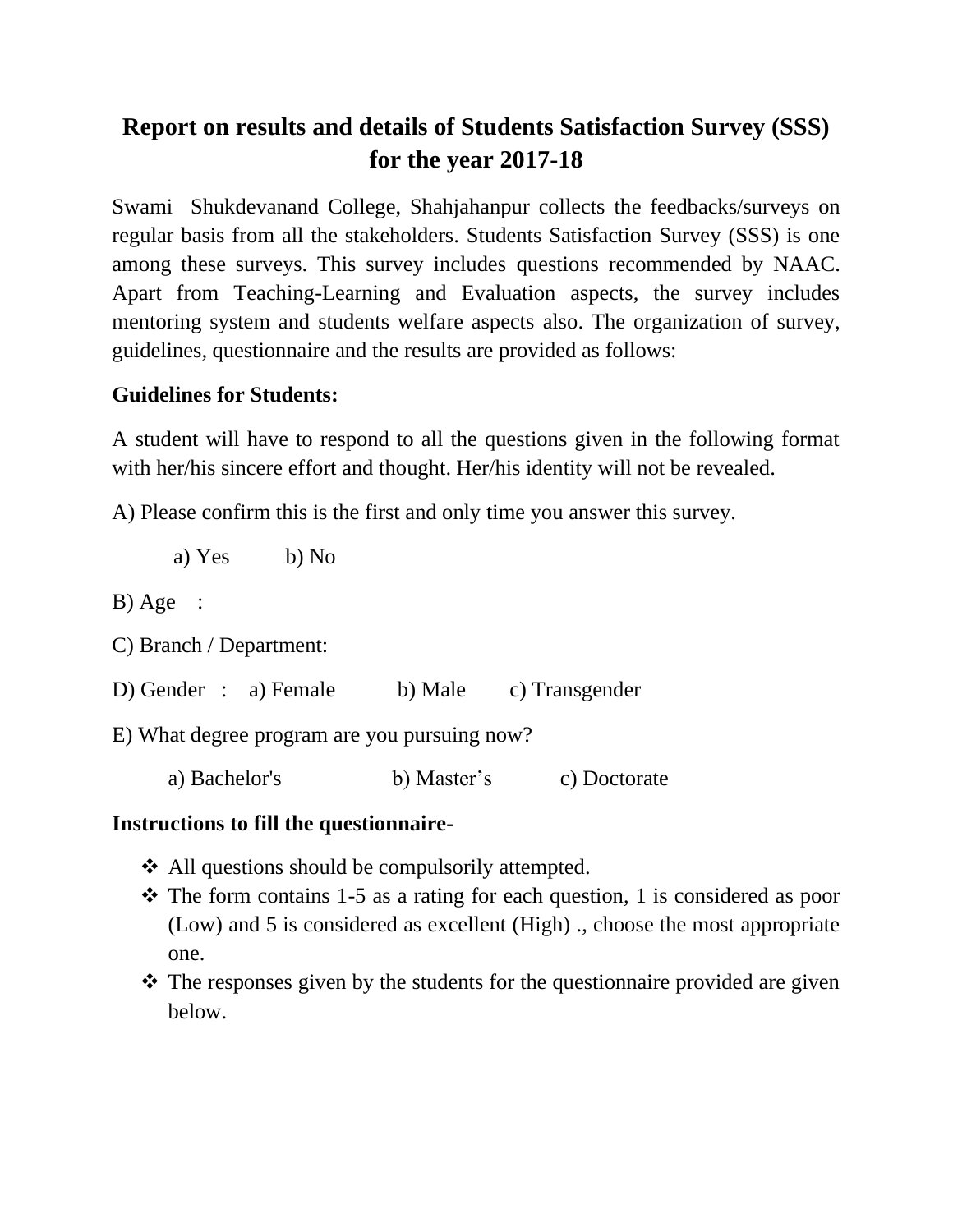### **Analysis of the Responses**



Q.1 How much of the syllabus was covered in the class?

Q.2. How well did the teachers prepare for the classes?

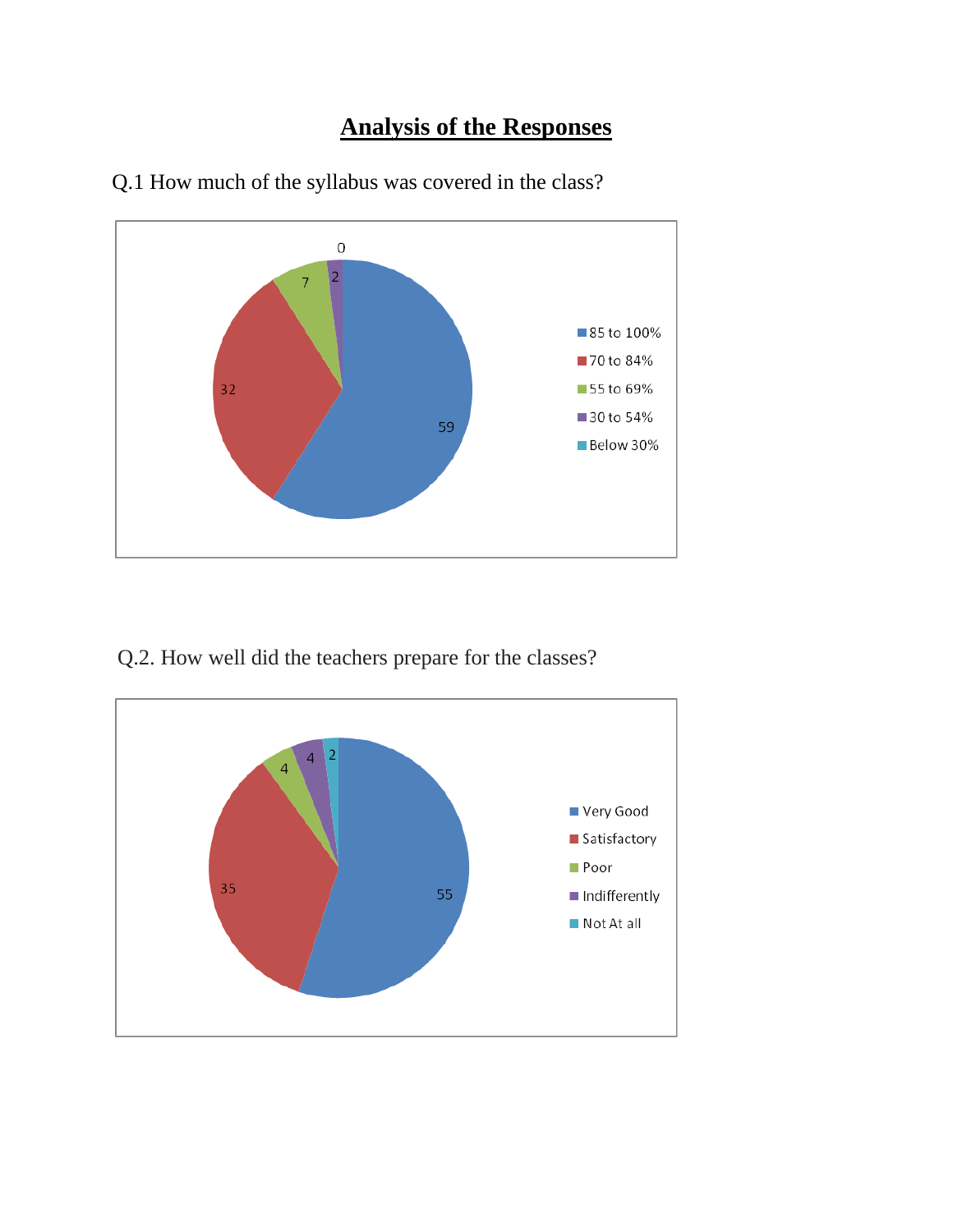

#### Q.3. How well were the teachers able to communicate?

Q.4. The teacher's approach to teaching can best be described as-

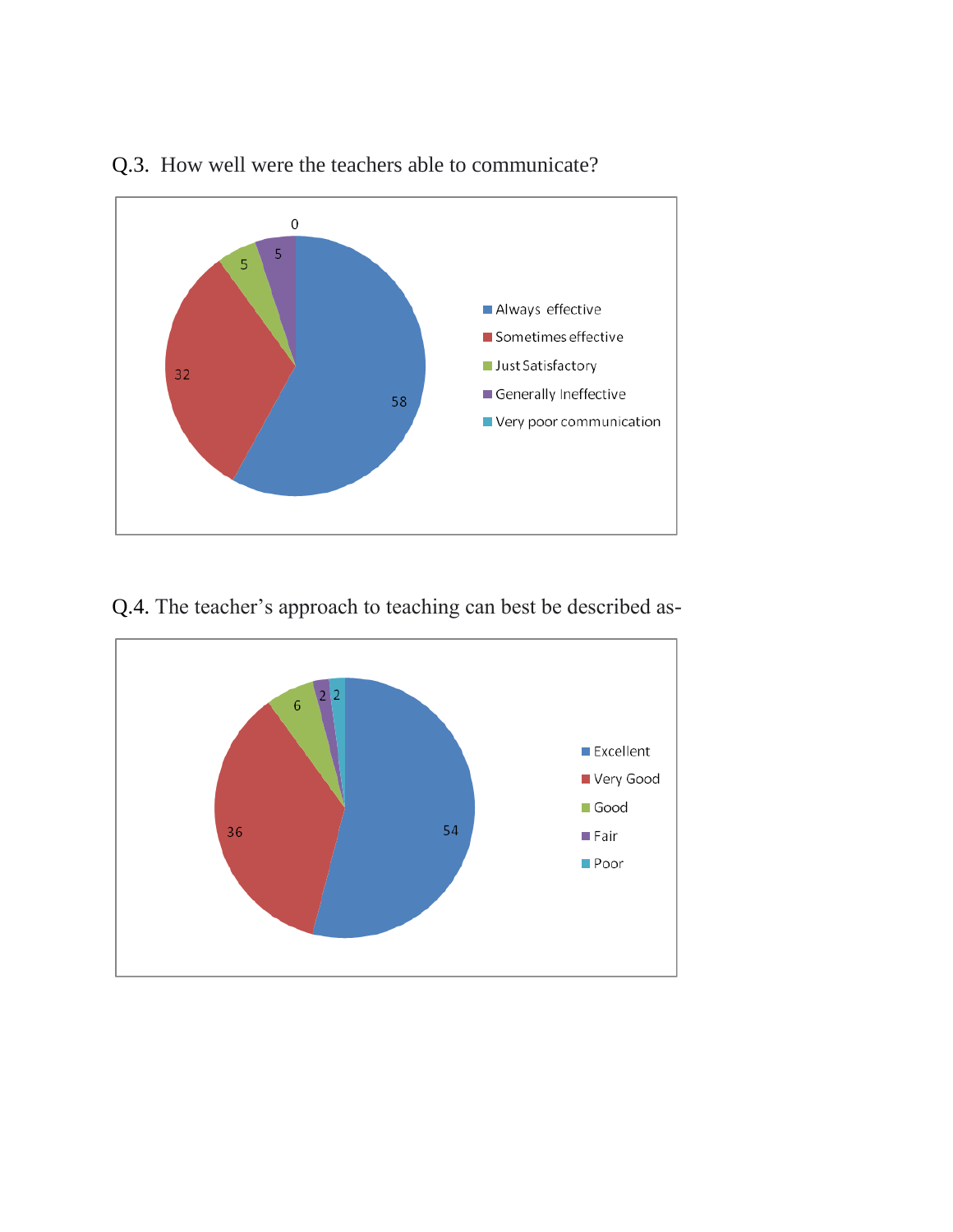



Q.6. Was your performance in assignments discussed with you?



Q.7. The institute takes active interest in promoting internship, student exchange, field visit opportunities for students.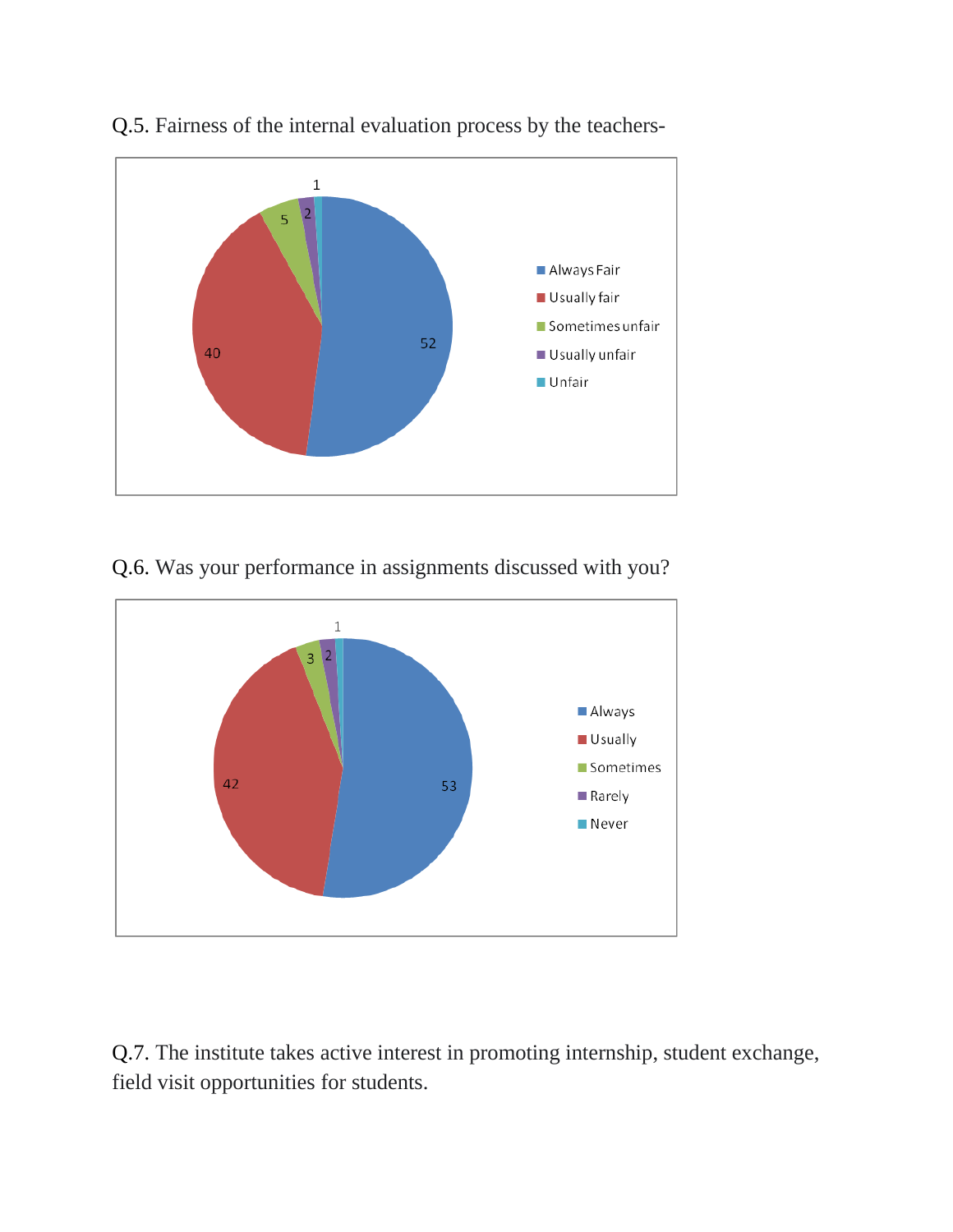

Q.8. The teaching and mentoring process in your institution facilitates you in cognitive, social and emotional growth.



Q.9. The institution provides multiple opportunities to learn and grow.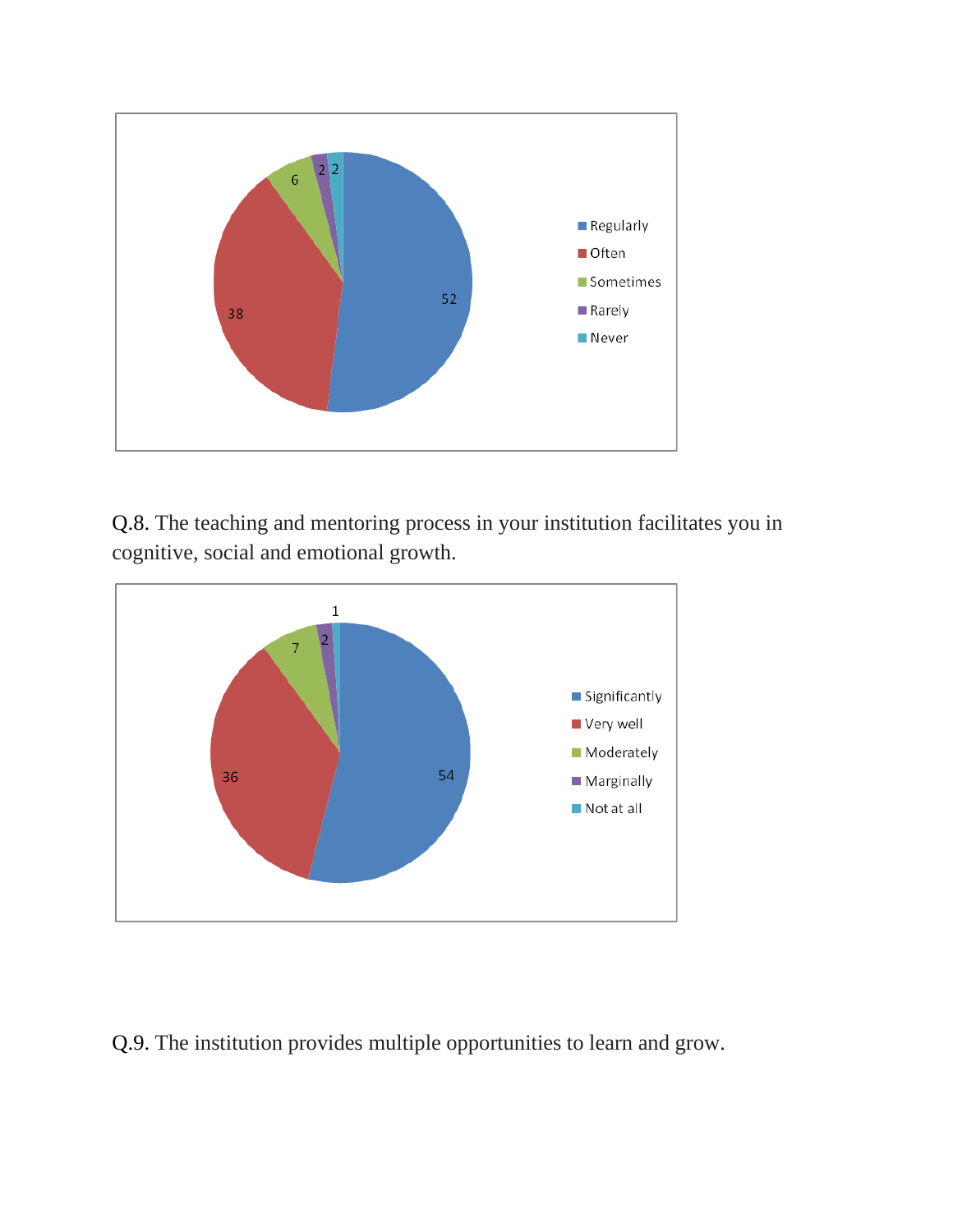

Q.10. Do the teachers inform you about your expected competencies, course outcomes and programme outcomes?



Q.11. Your mentor does a necessary follow-up with an assigned task to you.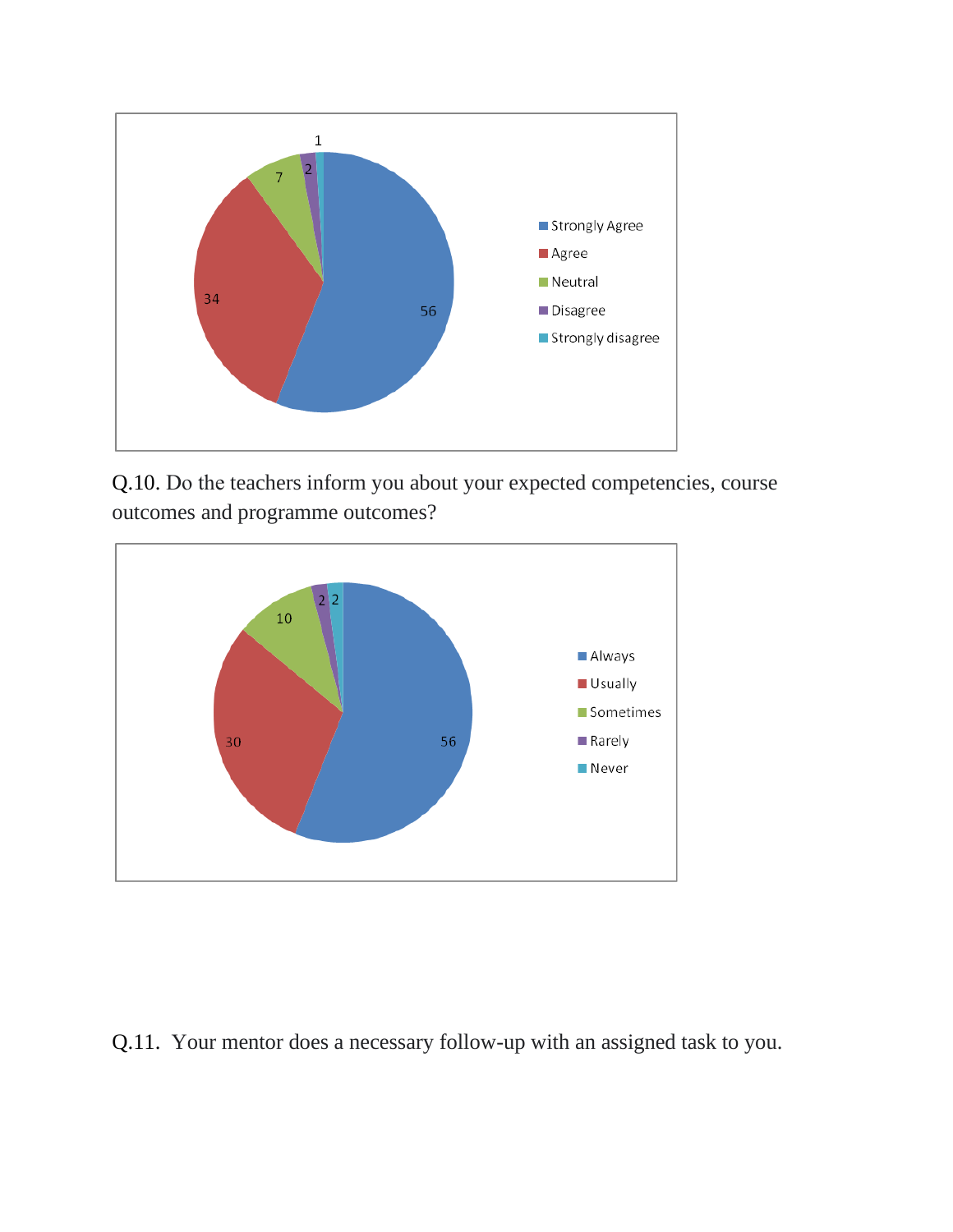

Q.12. Dothe teachers illustrate the concepts with the help of examples and easyexperiments.



Q.13. The teachers identify your strengths and encourage you with providing right level of challenges.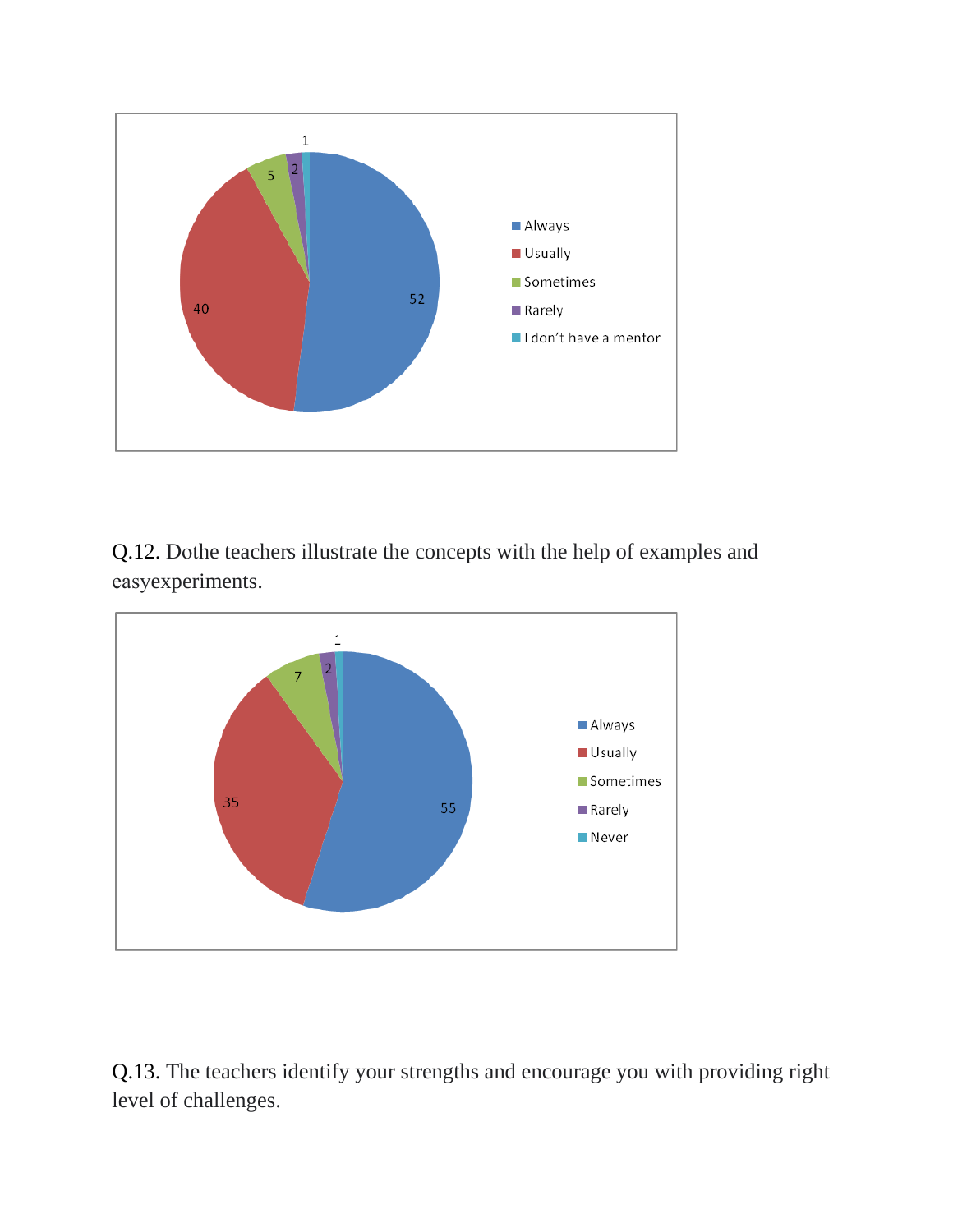

Q.14. Teachers are able to identify your weaknesses and help you to overcome them.



Q.15. The institution makes effort to engage students in the monitoring, review and continuous quality improvement of the teaching learning process.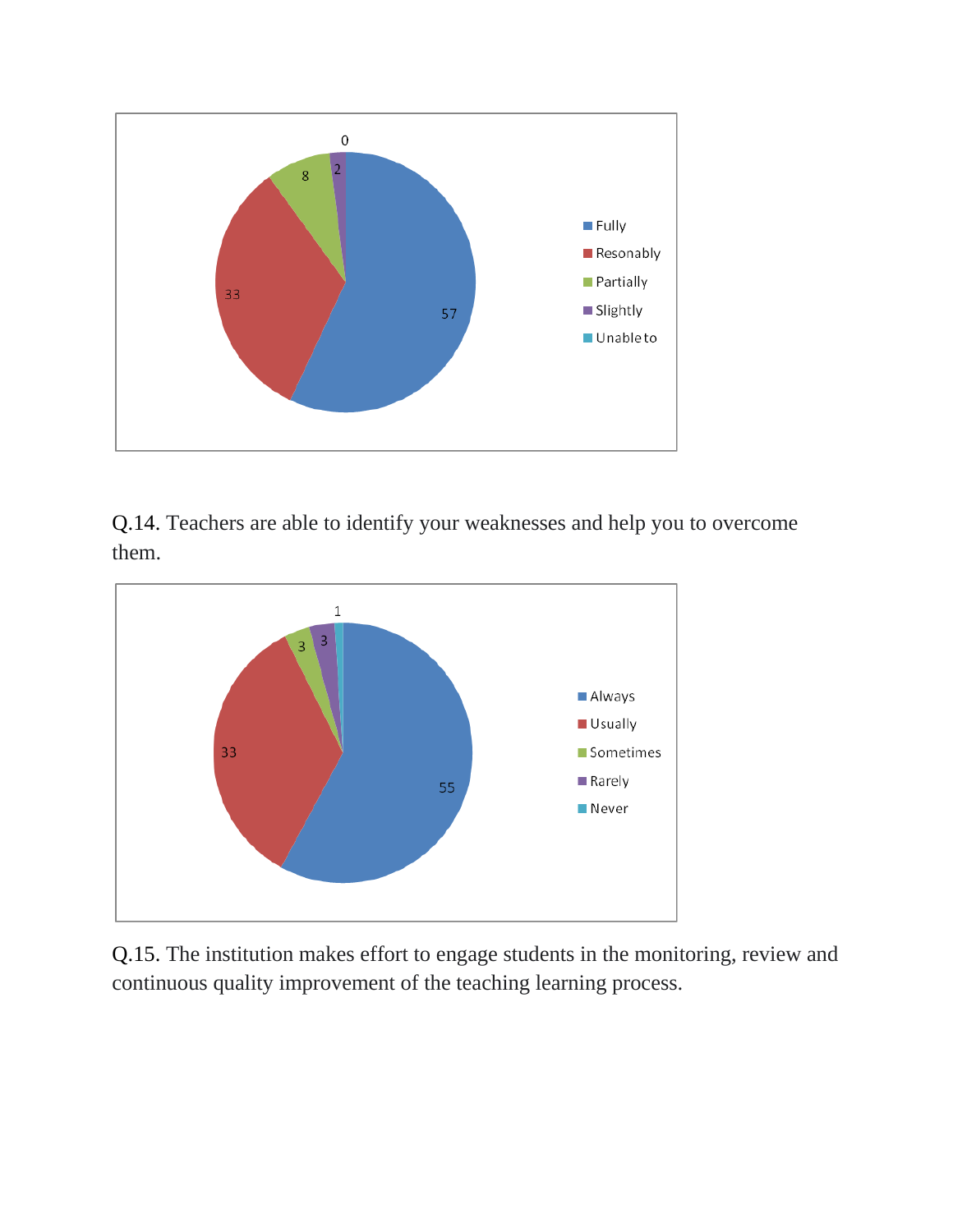

Q.16. The teachers use student centered methods, such as experiential, Learning participative learning and problem solving.



Q.17. Do the teachers encourage you to participate in extracurricular activities?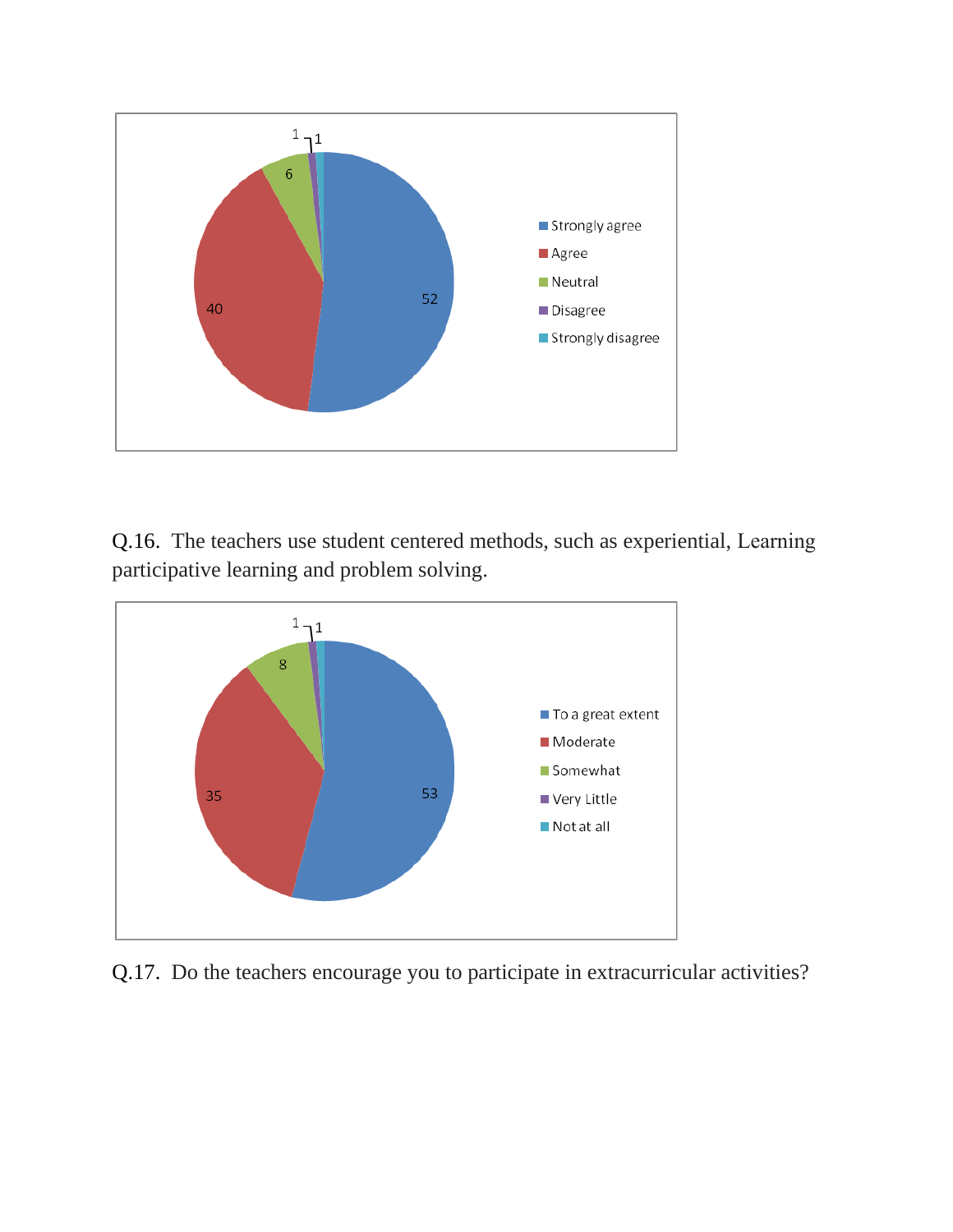

Q.18. Efforts are made by the teachers to inculcate soft skills, life skills and employability skill to make you ready for the world of work.



Q.19. What percentage of teachers use ICT tools such as LCD projector, Multimedia etc., while teaching?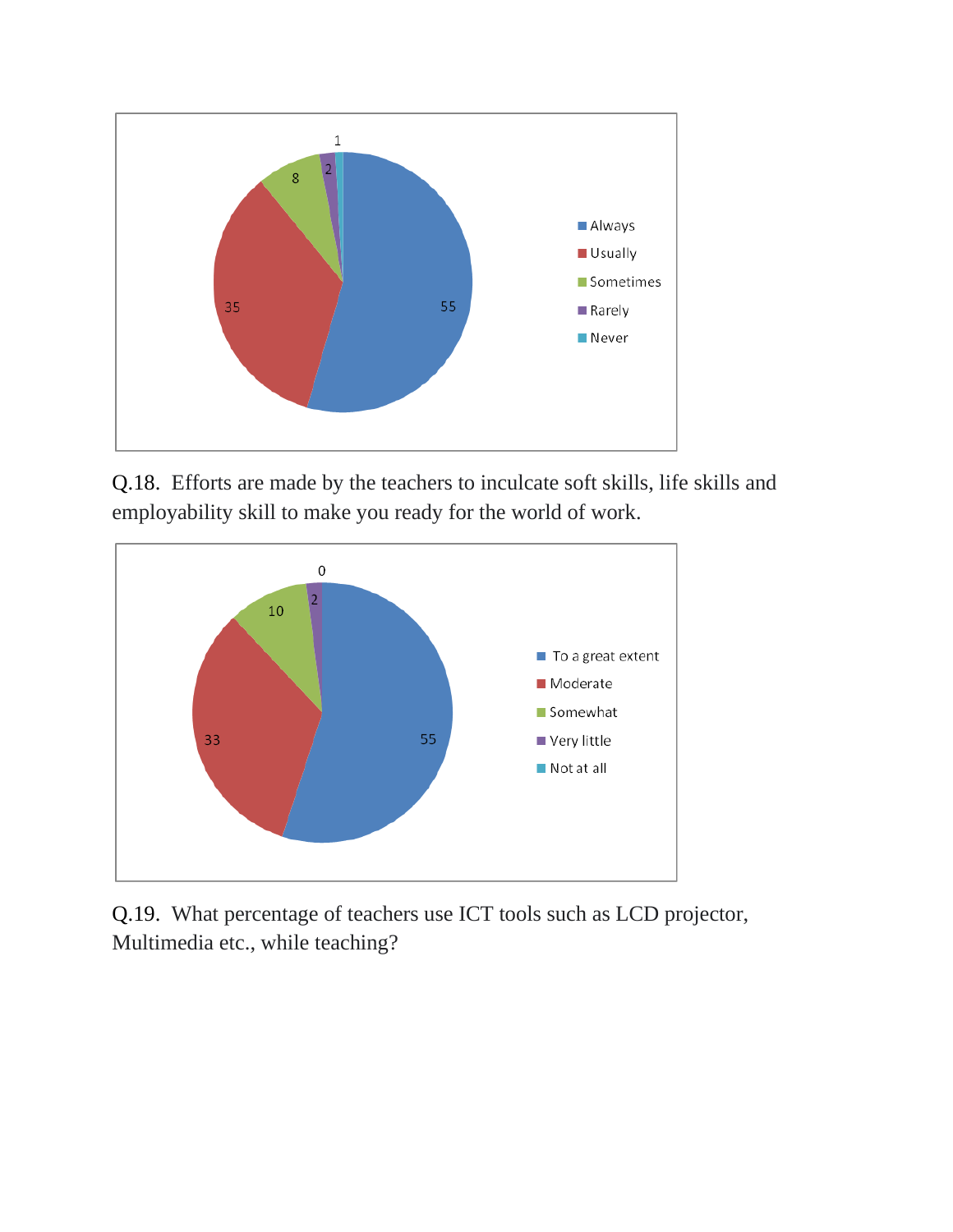

Q.20. The overall quality of teaching-learning process in your institute is -



Q.21. Give observation/suggestions to improve the overall teaching-learning experience in your institution.

- ❖ Faculty is highly interested in explaining subject oriented example and is fair in correcting internals and externals
- ❖ The teaching is of good quality.
- ❖ Supporting faculty members.